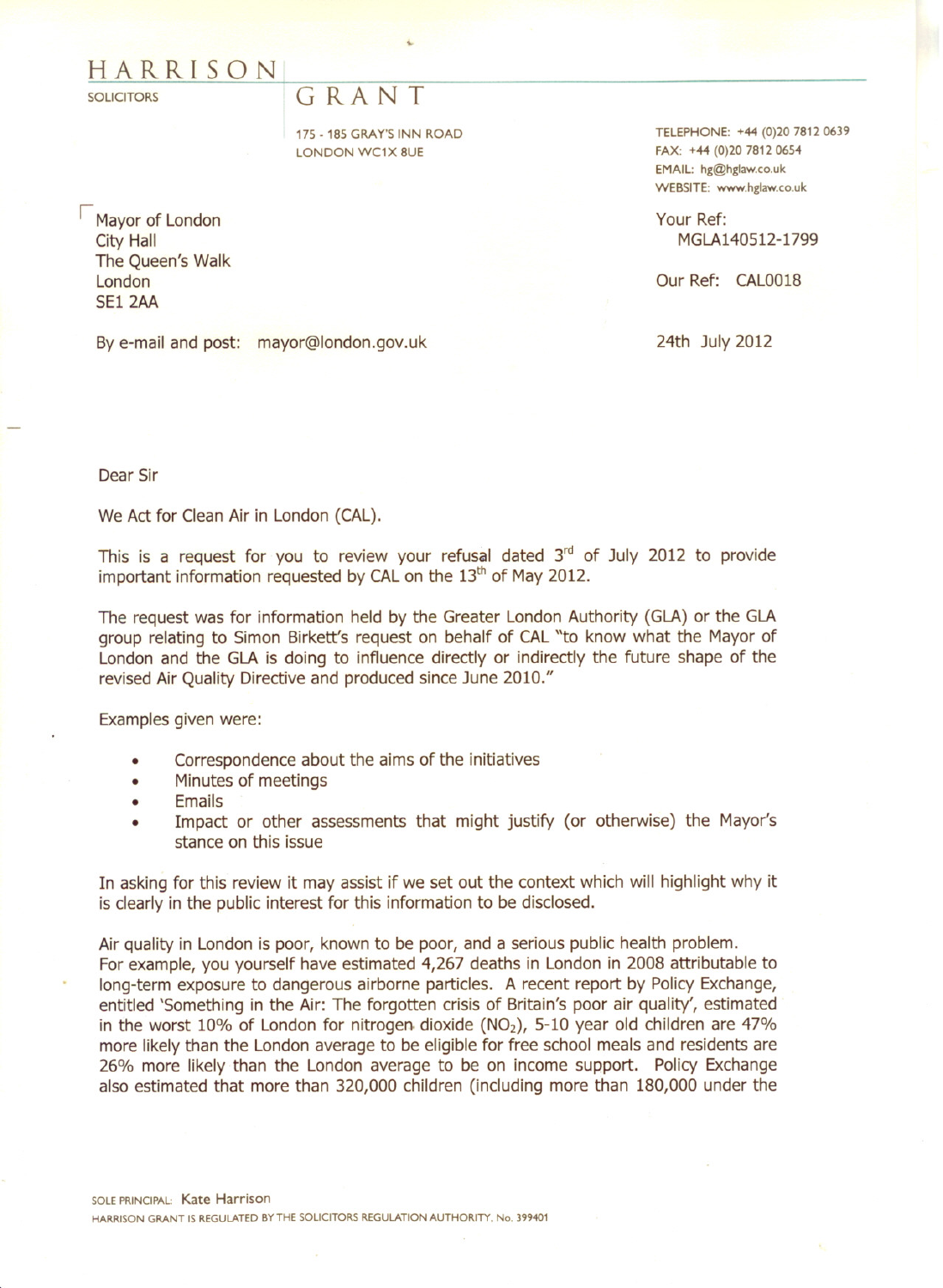age of 11) in London attend 1,098 schools within 150 metres of roads carrying, on average, more than 10,000 vehicles per day.

The main constraint on pollution and the engine for improvement in air quality emanates from European Directives and action by the European Commission, which is considering taking enforcement proceedings against the UK in respect of air pollution in London.

It is believed that the Mayor and/or the GLA are engaged in a lobbying campaign together with other European areas to weaken the European requirements for an improvement in air quality.

If this is right, then it is clearly a matter of the greatest public interest. Not only does it relate to dangerous emissions to the environment but also it strikes at the heart of the democratic role of the Mayor and of London Governance.

We turn to the exceptions you claim exist to exempt you from the obligation to disclose the information.

You claim that the exemption under 12(5)(a) applies; i.e. that release of the information would adversely affect international relations. We ask you to reconsider your claim that this exception applies to the Mayor of London or the GLA. We would refer you to the most recent quidance issued by the ICO  $(11<sup>th</sup>$  July 2012).

"Regulation 12(5)(a) provides an exception to disclosing requested information if it would adversely affect international relations... (Our emphasis) ....... 'International relations' means "relations between governments or international bodies such as NATO, the EU, or the United Nations, or an international Court."

We cannot see how this exemption can possibly apply to the Mayor of London and his alliances aimed to influence and shape the development of European law. This is a lobbying group, the activities of which do not need to be protected in the interests of international relations. On the other hand, the participation of the Mayor and/or the GLA in this lobbying group, and the purpose of this initiative, is of utmost public importance and interest to Londoners.

As far the exceptions claimed in relation to 14(4)e (internal communications) is concerned, then this cannot apply to correspondence and notes of meetings with other bodies - see for example ICO decision notice FER0272686, in which the ICO found that the Mayor of London and a central government department were separate public authorities and therefore the exemptions did not apply to communications between them. It is equally clear that the Mayor of London and the GLA are separate from other members of AIR.

We therefore ask for a full review, for the disapplication of exemptions where appropriate and for a proper application of public interest considerations weighed against any valid ground for exemption which might remain.